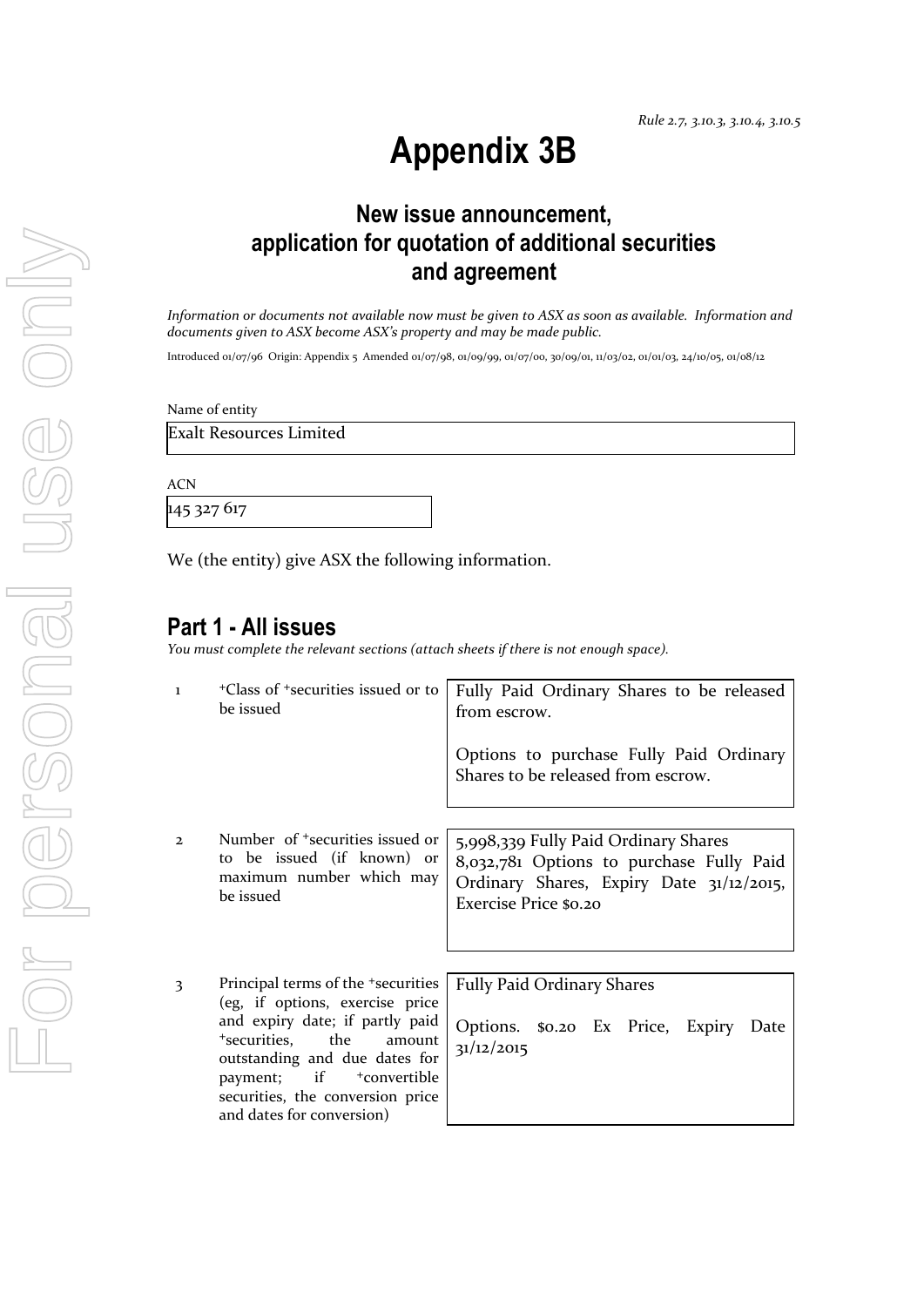| 4  | Do the <sup>+</sup> securities rank equally<br>in all respects from the date of<br>allotment with an existing <sup>+</sup> class<br>of quoted +securities?<br>If the additional securities do<br>not rank equally, please state:<br>the date from which they do<br>$\bullet$<br>the extent to which they<br>٠<br>for the<br>participate<br>next<br>dividend, (in the case of a<br>distribution)<br>trust,<br><b>or</b><br>interest payment<br>the extent to which they do<br>٠<br>not rank equally, other than<br>relation to the next<br>in<br>dividend,<br>distribution<br>or<br>interest payment | Yes                               |
|----|-----------------------------------------------------------------------------------------------------------------------------------------------------------------------------------------------------------------------------------------------------------------------------------------------------------------------------------------------------------------------------------------------------------------------------------------------------------------------------------------------------------------------------------------------------------------------------------------------------|-----------------------------------|
|    |                                                                                                                                                                                                                                                                                                                                                                                                                                                                                                                                                                                                     |                                   |
| 5  | Issue price or consideration                                                                                                                                                                                                                                                                                                                                                                                                                                                                                                                                                                        | N/A                               |
|    |                                                                                                                                                                                                                                                                                                                                                                                                                                                                                                                                                                                                     |                                   |
| 6  | Purpose of the issue<br>(If issued as consideration for<br>the acquisition of assets, clearly<br>identify those assets)                                                                                                                                                                                                                                                                                                                                                                                                                                                                             | Release of securities from escrow |
| 6a | Is the entity an <sup>+</sup> eligible entity                                                                                                                                                                                                                                                                                                                                                                                                                                                                                                                                                       | Yes                               |
|    | that<br>has<br>obtained<br>security<br>holder approval under rule 7.1A?<br>If Yes, complete sections 6b - 6h<br>in relation to the <sup>+</sup> securities the<br>subject of this Appendix 3B, and<br>comply with section 6i                                                                                                                                                                                                                                                                                                                                                                        |                                   |
| 6b | The date the security holder<br>resolution under rule 7.1A was<br>passed                                                                                                                                                                                                                                                                                                                                                                                                                                                                                                                            | 30 <sup>th</sup> November 2012    |
| 6c | Number of <sup>+</sup> securities issued<br>without security holder approval<br>under rule 7.1                                                                                                                                                                                                                                                                                                                                                                                                                                                                                                      | 10,000,000 Unlisted Options       |
| 6d | Number of <sup>+</sup> securities issued<br>with security holder approval<br>under rule 7.1A                                                                                                                                                                                                                                                                                                                                                                                                                                                                                                        | Nil                               |

<sup>+</sup> See chapter 19 for defined terms.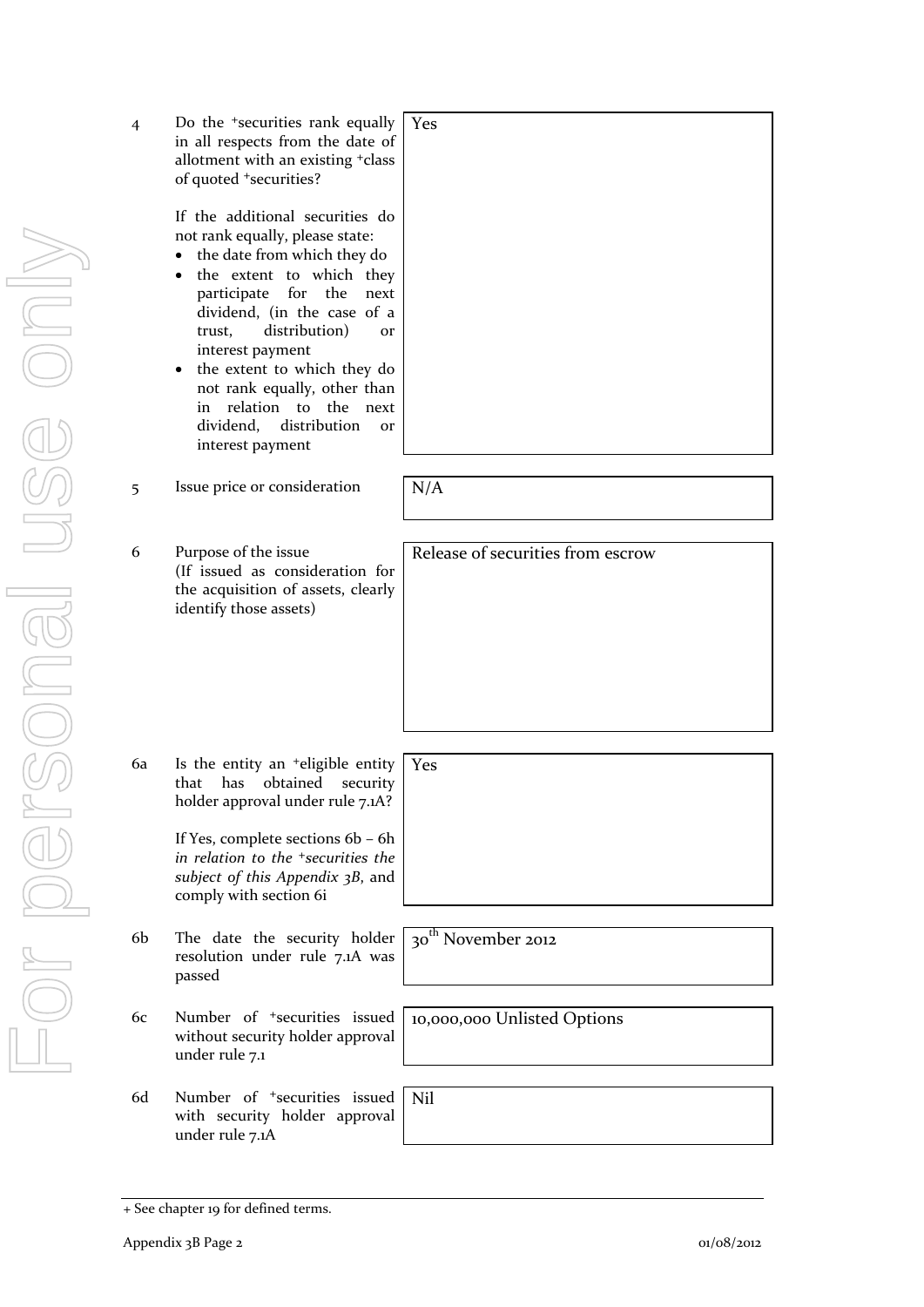| 6e | Number of <sup>+</sup> securities issued<br>with security holder approval<br>under rule 7.3, or another<br>specific security holder approval<br>(specify date of meeting)                                                   | Nil                                                                                |                                                                                      |
|----|-----------------------------------------------------------------------------------------------------------------------------------------------------------------------------------------------------------------------------|------------------------------------------------------------------------------------|--------------------------------------------------------------------------------------|
| 6f | Number of securities issued<br>under an exception in rule 7.2                                                                                                                                                               | 2,500,000 Fully Paid Ordinary Shares<br>2,000,000 Unlisted Options<br>Exception 14 |                                                                                      |
| 6g | If securities issued under rule<br>7.1A, was issue price at least 75%<br>of 15 day VWAP as calculated<br>under rule 7.1A.3? Include the<br>issue date and both values.<br>Include the source of the VWAP<br>calculation.    | N/A                                                                                |                                                                                      |
| 6h | If securities were issued under<br>for<br>rule<br>7.1A<br>non-cash<br>consideration, state<br>date<br><sub>on</sub><br>which<br>valuation<br>$\alpha$ f<br>consideration was released to<br><b>ASX Market Announcements</b> | N/A                                                                                |                                                                                      |
| 6i | Calculate the entity's remaining<br>issue capacity under rule 7.1 and<br>rule 7.1A - complete Annexure 1<br>and release to ASX Market<br>Announcements                                                                      | See Annexure 1                                                                     |                                                                                      |
| 7  | Dates of entering <sup>+</sup> securities<br>into uncertificated holdings or<br>despatch of certificates                                                                                                                    | N/A                                                                                |                                                                                      |
|    |                                                                                                                                                                                                                             |                                                                                    |                                                                                      |
|    |                                                                                                                                                                                                                             | Number                                                                             | <sup>+</sup> Class                                                                   |
| 8  | and <sup>+</sup> class of all<br>Number<br><sup>+</sup> securities<br>quoted<br>ASX<br>on<br>the<br>including)<br>securities<br>in<br>section 2 if applicable)                                                              | 56,375,003<br>16,008,568                                                           | Fully Paid Ordinary<br><b>Shares</b><br>Listed Options \$0.20<br>Exp Price, Expiring |
|    |                                                                                                                                                                                                                             |                                                                                    | 31/12/15                                                                             |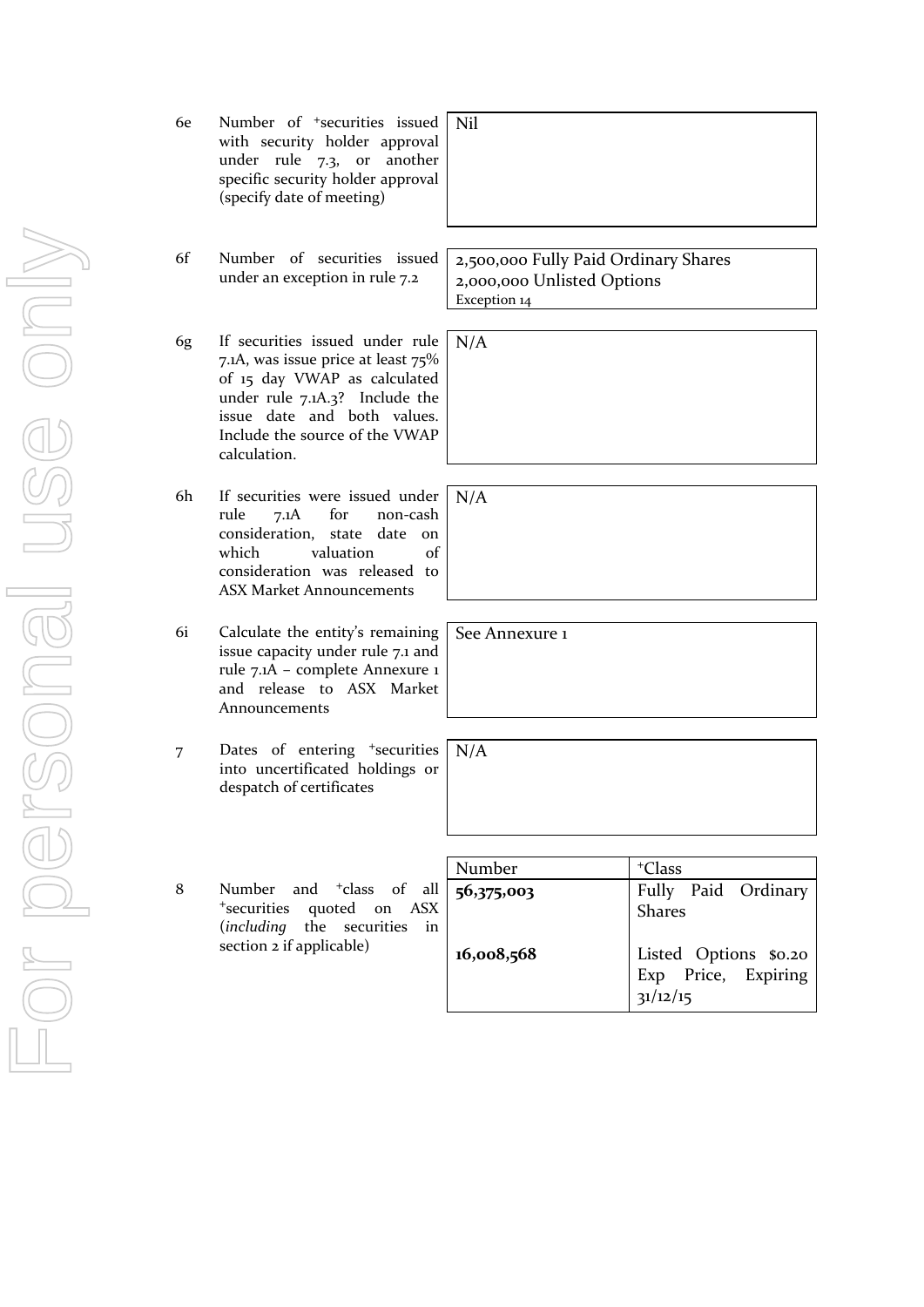| 9  | Number<br>$+$ class<br>and<br>$\sigma f$<br>all<br>*securities not quoted on ASX<br>(including the securities<br>in<br>section 2 if applicable) |
|----|-------------------------------------------------------------------------------------------------------------------------------------------------|
|    |                                                                                                                                                 |
|    |                                                                                                                                                 |
|    |                                                                                                                                                 |
|    |                                                                                                                                                 |
| 10 | Dividend policy (in the case of a<br>trust, distribution policy) on the<br>increased capital (interests)                                        |

| Number     | <sup>+</sup> Class                                                       |
|------------|--------------------------------------------------------------------------|
| 16,666,667 | Fully paid ordinary shares<br>escrowed until $21/11/13$                  |
| 10,000,000 | Unlisted Options \$0.20<br>Exp Price, Expiring $6/12/14$                 |
| 10,000,000 | Class W options \$0.20, Exp<br>21/11/14, escrowed until<br>21/11/13      |
| 20,000,000 | Class X options \$0.50, Exp<br>$21/11/15$ , escrowed until<br>21/11/13   |
| 2,600,000  | Class Y options \$0.20, Exp<br>$21/11/16$ , escrowed until<br>28/11/14   |
| 2,400,000  | Class Z options \$0.50, Exp<br>$21/11/16$ , escrowed until<br>28/11/14   |
| 22,000,000 | Class<br>A Performance<br><b>Shares</b>                                  |
| 22,000,000 | Class<br><b>B</b> Performance<br>Shares                                  |
| 22,000,000 | Class C Performance<br><b>Shares</b><br>(all escrowed until $21/11/13$ ) |
| 6,000,000  | A Performance<br>Class<br><b>Shares</b>                                  |
| 6,000,000  | Class<br><b>B</b> Performance<br><b>Shares</b>                           |
| 6,000,000  | Class<br>C Performance<br><b>Shares</b>                                  |
|            | (all<br>escrowed<br>until<br>28/11/14)                                   |
|            |                                                                          |

10 Dividend policy (in the case of a N/A trusteright cy) on the rests)

# **Part 2 - Bonus issue or pro rata issue**

<sup>+</sup> See chapter 19 for defined terms.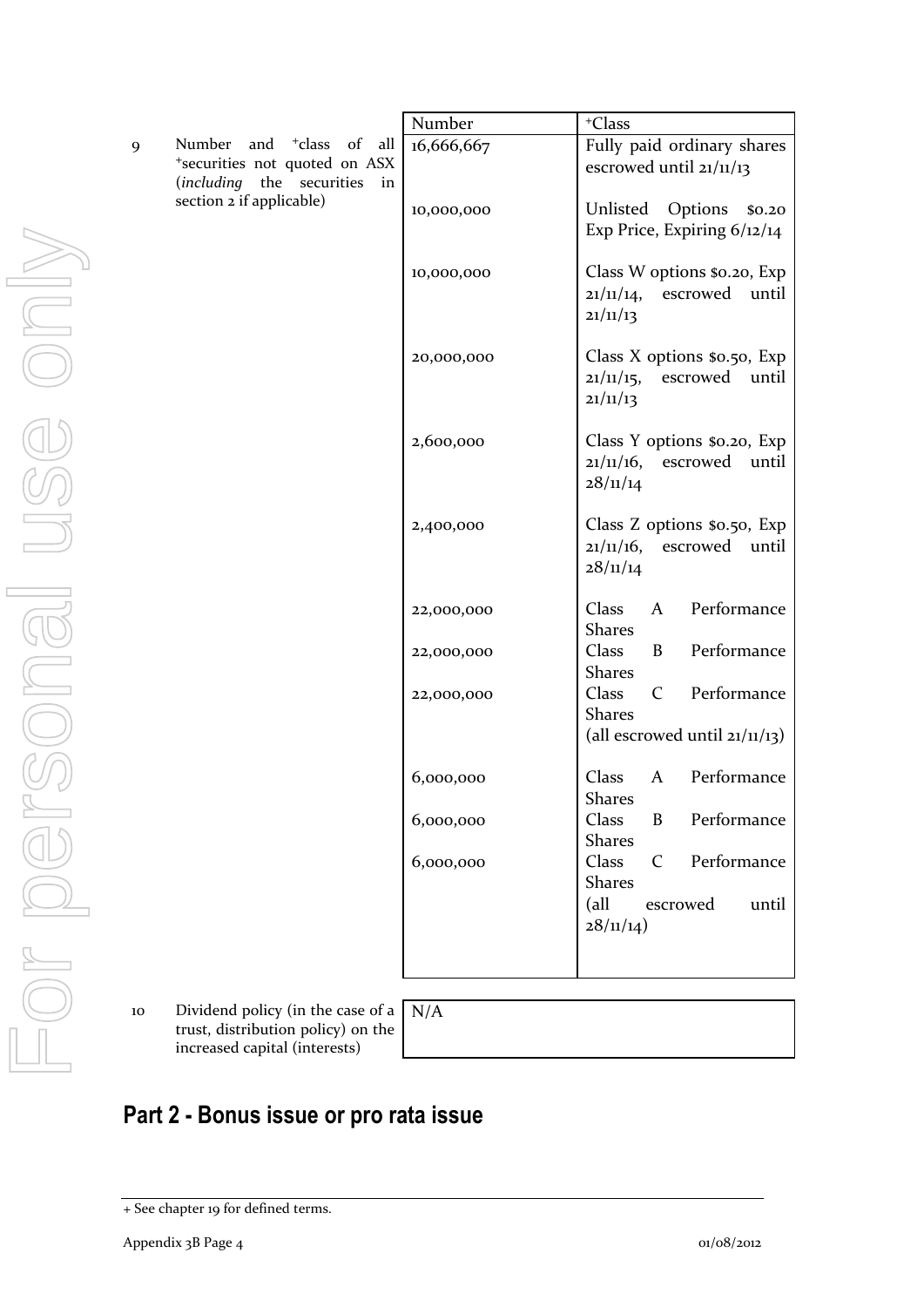|         | required?                                                                                                                                |     |
|---------|------------------------------------------------------------------------------------------------------------------------------------------|-----|
| 12      | Is the issue renounceable or non-<br>renounceable?                                                                                       | N/A |
| 13      | Ratio in which the <sup>+</sup> securities<br>will be offered                                                                            | N/A |
| 14      | <sup>+</sup> Class of <sup>+</sup> securities to which the<br>offer relates                                                              | N/A |
| $15 \,$ | +Record<br>determine<br>date<br>to<br>entitlements                                                                                       | N/A |
| 16      | Will<br>holdings<br>different<br>on<br>registers (or subregisters) be<br>calculating<br>aggregated<br>for<br>entitlements?               | N/A |
| 17      | Policy for deciding entitlements<br>in relation to fractions                                                                             | N/A |
| 18      | Names of countries in which the<br>entity has <sup>+</sup> security holders who<br>will not be sent new issue<br>documents               | N/A |
|         | Note: Security holders must be told how their<br>entitlements are to be dealt with.<br>Cross reference: rule 7.7.                        |     |
|         |                                                                                                                                          |     |
| 19      | Closing date for receipt<br>of <sub>1</sub><br>acceptances or renunciations                                                              | N/A |
| 20      | Names of any underwriters                                                                                                                | N/A |
|         |                                                                                                                                          |     |
| 21      | Amount of any underwriting fee<br>or commission                                                                                          | N/A |
| 22      | Names of any brokers to the<br>issue                                                                                                     | N/A |
|         |                                                                                                                                          |     |
| 23      | Fee or commission payable to the<br>broker to the issue                                                                                  | N/A |
| 24      | Amount of any handling fee<br>payable to brokers who lodge<br>acceptances or renunciations on<br>behalf of <sup>+</sup> security holders | N/A |

11 Is security holder approval N/A

For personal use only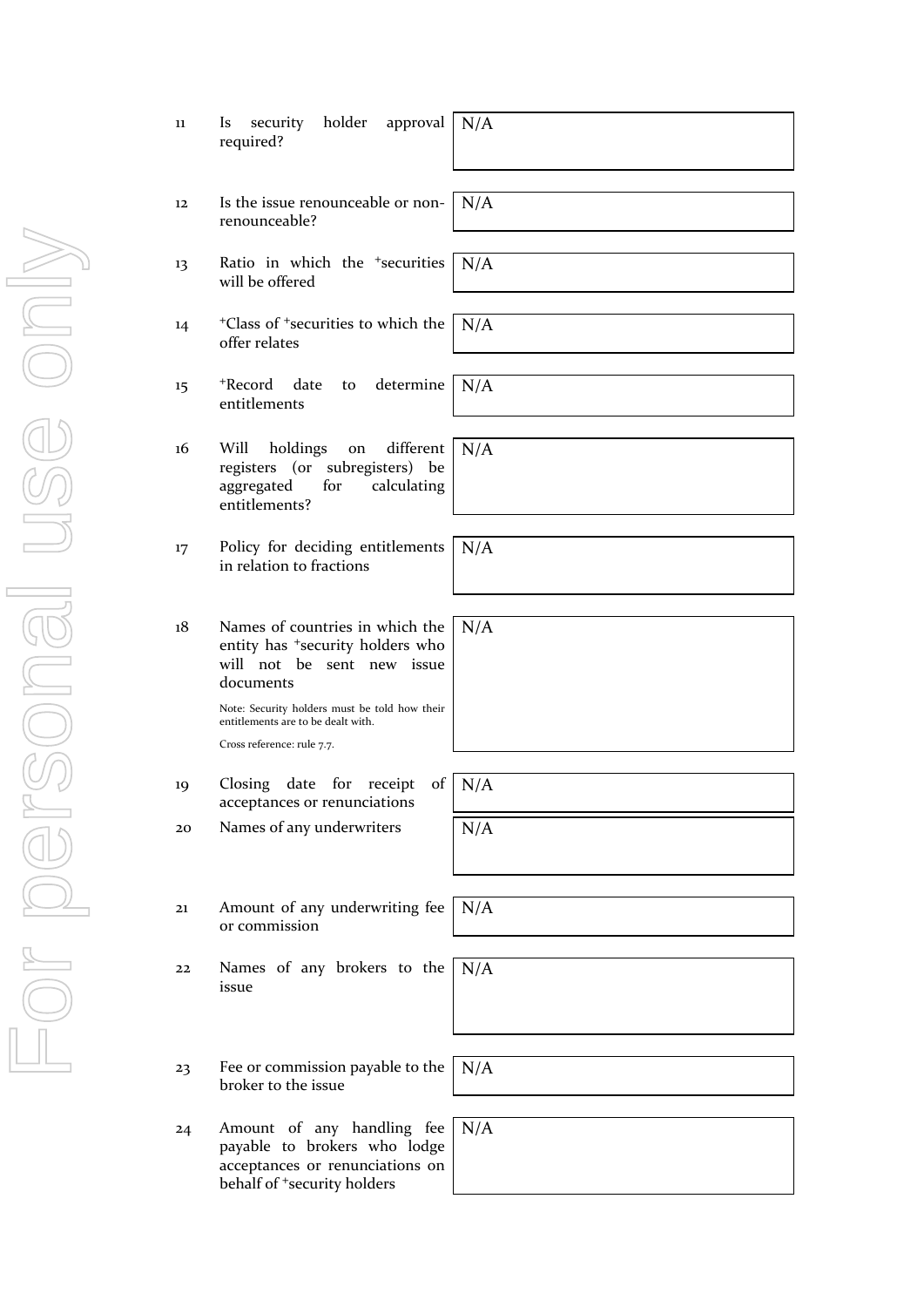| 25 | If the issue is contingent on<br>*security holders' approval, the<br>date of the meeting                                                                                            | N/A |
|----|-------------------------------------------------------------------------------------------------------------------------------------------------------------------------------------|-----|
| 26 | Date entitlement and acceptance                                                                                                                                                     | N/A |
|    | form and prospectus or Product<br>Disclosure Statement will be sent<br>to persons entitled                                                                                          |     |
|    |                                                                                                                                                                                     |     |
| 27 | If the entity has issued options,<br>and the terms entitle option<br>holders<br>participate<br>to<br>on<br>exercise, the date on which<br>notices will be sent to option<br>holders | N/A |
|    |                                                                                                                                                                                     |     |
| 28 | Date rights trading will begin (if<br>applicable)                                                                                                                                   | N/A |
| 29 | Date rights trading will end (if<br>applicable)                                                                                                                                     | N/A |
|    |                                                                                                                                                                                     |     |
| 30 | How do <sup>+</sup> security holders sell<br>their entitlements in full through<br>a broker?                                                                                        | N/A |
|    |                                                                                                                                                                                     |     |
| 31 | How do <sup>+</sup> security holders sell<br>of<br>their<br>entitlements<br>part<br>through a broker and accept for<br>the balance?                                                 | N/A |
|    |                                                                                                                                                                                     |     |
| 32 | How do <sup>+</sup> security holders dispose<br>of their entitlements (except by<br>sale through a broker)?                                                                         | N/A |
|    |                                                                                                                                                                                     |     |
| 33 | <sup>+</sup> Despatch date                                                                                                                                                          | N/A |
|    |                                                                                                                                                                                     |     |
|    |                                                                                                                                                                                     |     |

## **Part 3 - Quotation of securities**

*You need only complete this section if you are applying for quotation of securities*

- 34 Type of securities (*tick one*)
- 

(a) Fully Paid Ordinary Shares as described in Part 1

<sup>+</sup> See chapter 19 for defined terms.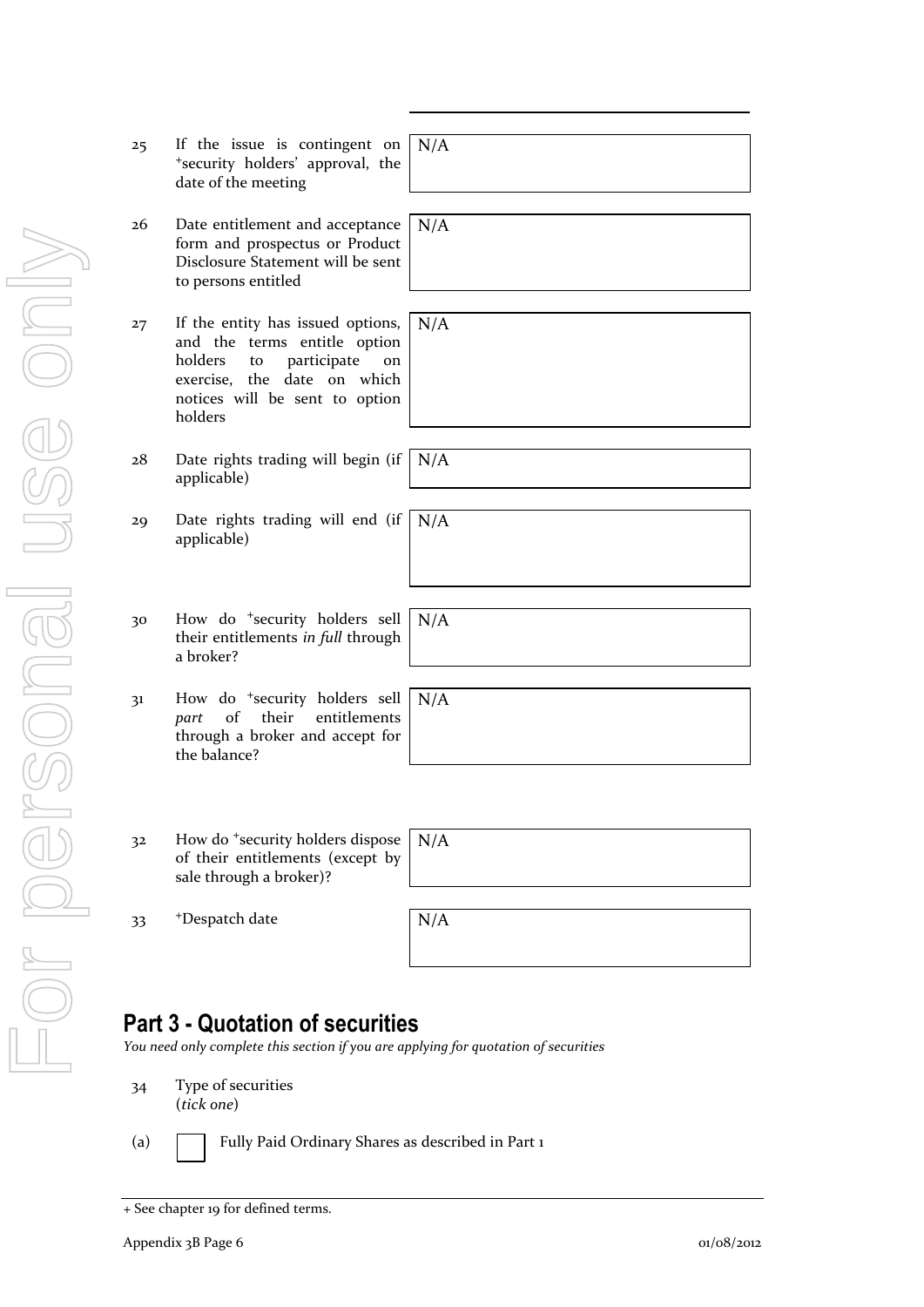#### (b)  $\Box$  All other securities

Example: restricted securities at the end of the escrowed period, partly paid securities that become fully paid, employee incentive share securities when restriction ends, securities issued on expiry or conversion of convertible securities

### **Entities that have ticked box 34(a)**

#### **Additional securities forming a new class of securities**

*Tick to indicate you are providing the information or documents*

- 
- 35 If the <sup>+</sup>securities are <sup>+</sup>equity securities, the names of the 20 largest holders of the additional <sup>+</sup>securities, and the number and percentage of additional <sup>+</sup>securities held by those holders
- 36 If the <sup>+</sup>securities are <sup>+</sup>equity securities, a distribution schedule of the additional <sup>+</sup>securities setting out the number of holders in the categories 1 - 1,000 1,001 - 5,000

5,001 - 10,000 10,001 - 100,000 100,001 and over

37 A copy of any trust deed for the additional +securities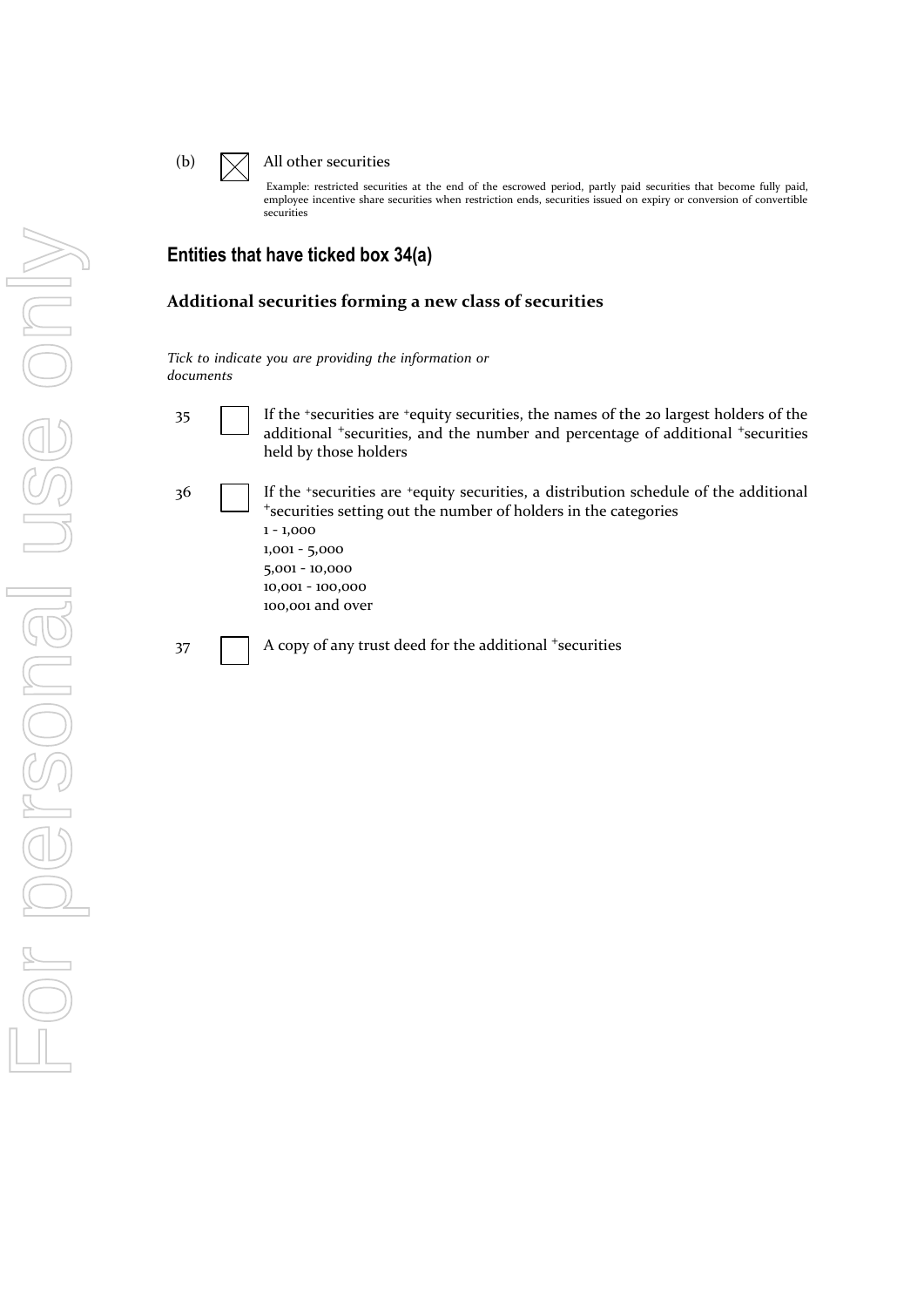| 38 | Number of securities for which<br><sup>+</sup> quotation is sought                                                                                                                                                                                                                                                                                                                                                                   | 5,998,339 Fully Paid Ordinary Shares<br>8,032,781 Options |                                      |
|----|--------------------------------------------------------------------------------------------------------------------------------------------------------------------------------------------------------------------------------------------------------------------------------------------------------------------------------------------------------------------------------------------------------------------------------------|-----------------------------------------------------------|--------------------------------------|
|    |                                                                                                                                                                                                                                                                                                                                                                                                                                      |                                                           |                                      |
| 39 | Class of <sup>+</sup> securities for which<br>quotation is sought                                                                                                                                                                                                                                                                                                                                                                    | Fully Paid Ordinary Shares (ERD)<br>Listed Options (ERDO) |                                      |
| 40 | Do the <sup>+</sup> securities rank equally in<br>all respects from the date of<br>allotment with an existing <sup>+</sup> class<br>of quoted <sup>+</sup> securities?                                                                                                                                                                                                                                                               | Yes                                                       |                                      |
|    | If the additional securities do not<br>rank equally, please state:<br>the date from which they do<br>$\bullet$<br>the extent to which they<br>$\bullet$<br>participate<br>for<br>the<br>next<br>dividend, (in the case of a<br>trust, distribution) or interest<br>payment<br>• the extent to which they do<br>not rank equally, other than in<br>relation to the next dividend,<br>distribution<br>interest<br><b>Or</b><br>payment |                                                           |                                      |
| 41 | Reason for request for quotation<br>now<br>Example: In the case of restricted securities, end<br>of restriction period                                                                                                                                                                                                                                                                                                               | End of restriction period                                 |                                      |
|    | (if issued upon conversion of<br>another security, clearly identify<br>that other security)                                                                                                                                                                                                                                                                                                                                          |                                                           |                                      |
|    |                                                                                                                                                                                                                                                                                                                                                                                                                                      |                                                           |                                      |
| 42 | <sup>+</sup> class<br>of<br>Number<br>and<br>all<br><sup>+</sup> securities<br>quoted<br>ASX<br>on<br>(including the securities in clause                                                                                                                                                                                                                                                                                            | 56,375,003                                                | Fully Paid Ordinary<br><b>Shares</b> |
|    | 38)                                                                                                                                                                                                                                                                                                                                                                                                                                  | 16,008,568                                                | Listed Options \$0.20                |

**Entities that have ticked box 34(b)**

Exp Price, Expiring

31/12/15

<sup>+</sup> See chapter 19 for defined terms.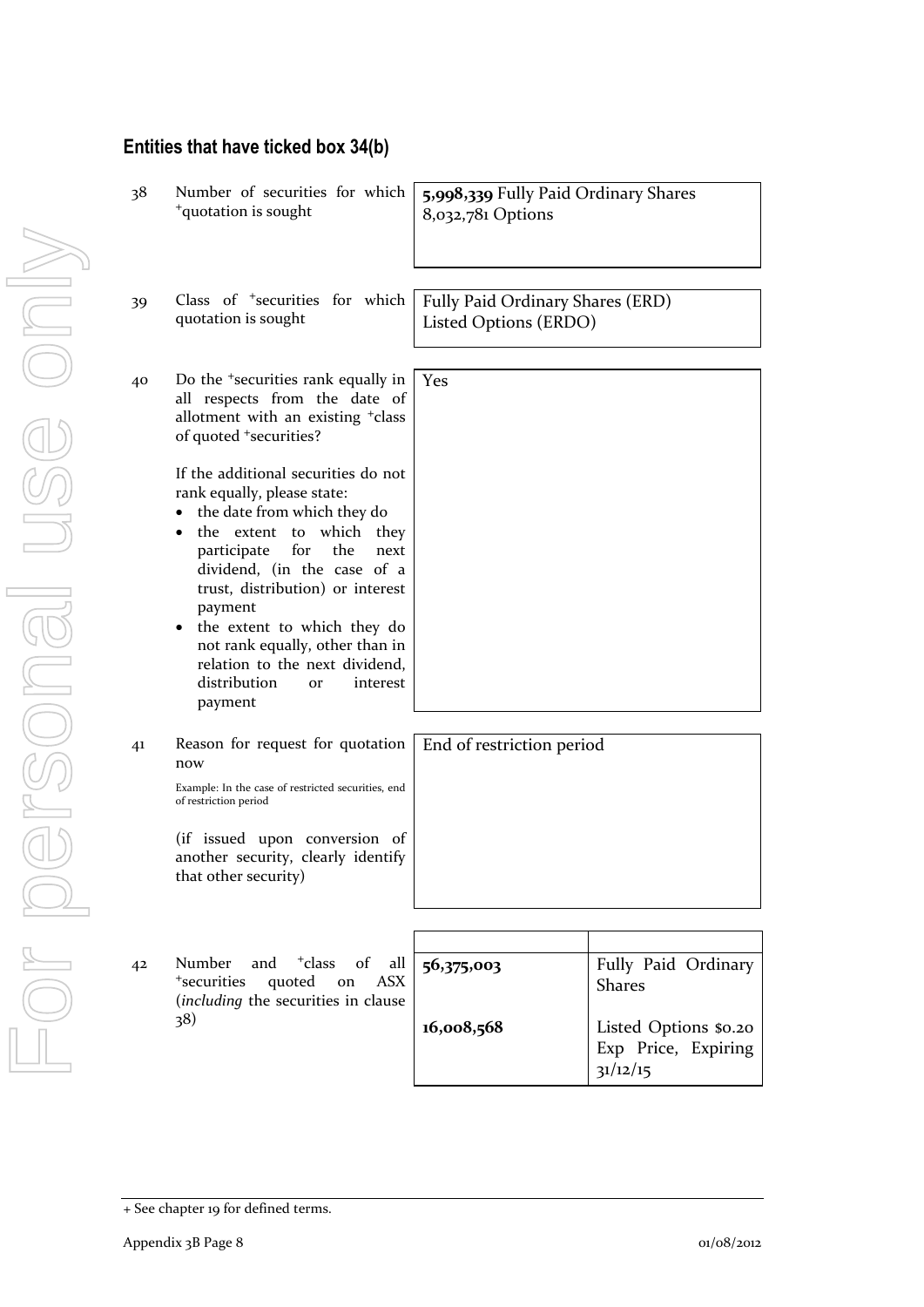#### **Quotation agreement**

1

- <sup>+</sup>Quotation of our additional <sup>+</sup>securities is in ASX's absolute discretion. ASX may quote the <sup>+</sup>securities on any conditions it decides.
- 2 We warrant the following to ASX.
	- The issue of the +securities to be quoted complies with the law and is not for an illegal purpose.
	- There is no reason why those *\*securities* should not be granted <sup>+</sup>quotation.
	- An offer of the *'securities* for sale within 12 months after their issue will not require disclosure under section  $707(3)$  or section  $1012C(6)$  of the Corporations Act.

Note: An entity may need to obtain appropriate warranties from subscribers for the securities in order to be able to give this warranty

- Section 724 or section 1016E of the Corporations Act does not apply to any applications received by us in relation to any +securities to be quoted and that no-one has any right to return any +securities to be quoted under sections 737, 738 or 1016F of the Corporations Act at the time that we request that the <sup>+</sup>securities be quoted.
- If we are a trust, we warrant that no person has the right to return the <sup>+</sup>securities to be quoted under section 1019B of the Corporations Act at the time that we request that the +securities be quoted.
- 3 We will indemnify ASX to the fullest extent permitted by law in respect of any claim, action or expense arising from or connected with any breach of the warranties in this agreement.
- 4 We give ASX the information and documents required by this form. If any information or document not available now, will give it to ASX before <sup>+</sup>quotation of the <sup>+</sup>securities begins. We acknowledge that ASX is relying on the information and documents. We warrant that they are (will be) true and complete.

| Sign here:  | (Director)    | Date: $14/5/13$ |
|-------------|---------------|-----------------|
| Print name: | Shane Hartwig |                 |

<sup>+</sup> See chapter 19 for defined terms.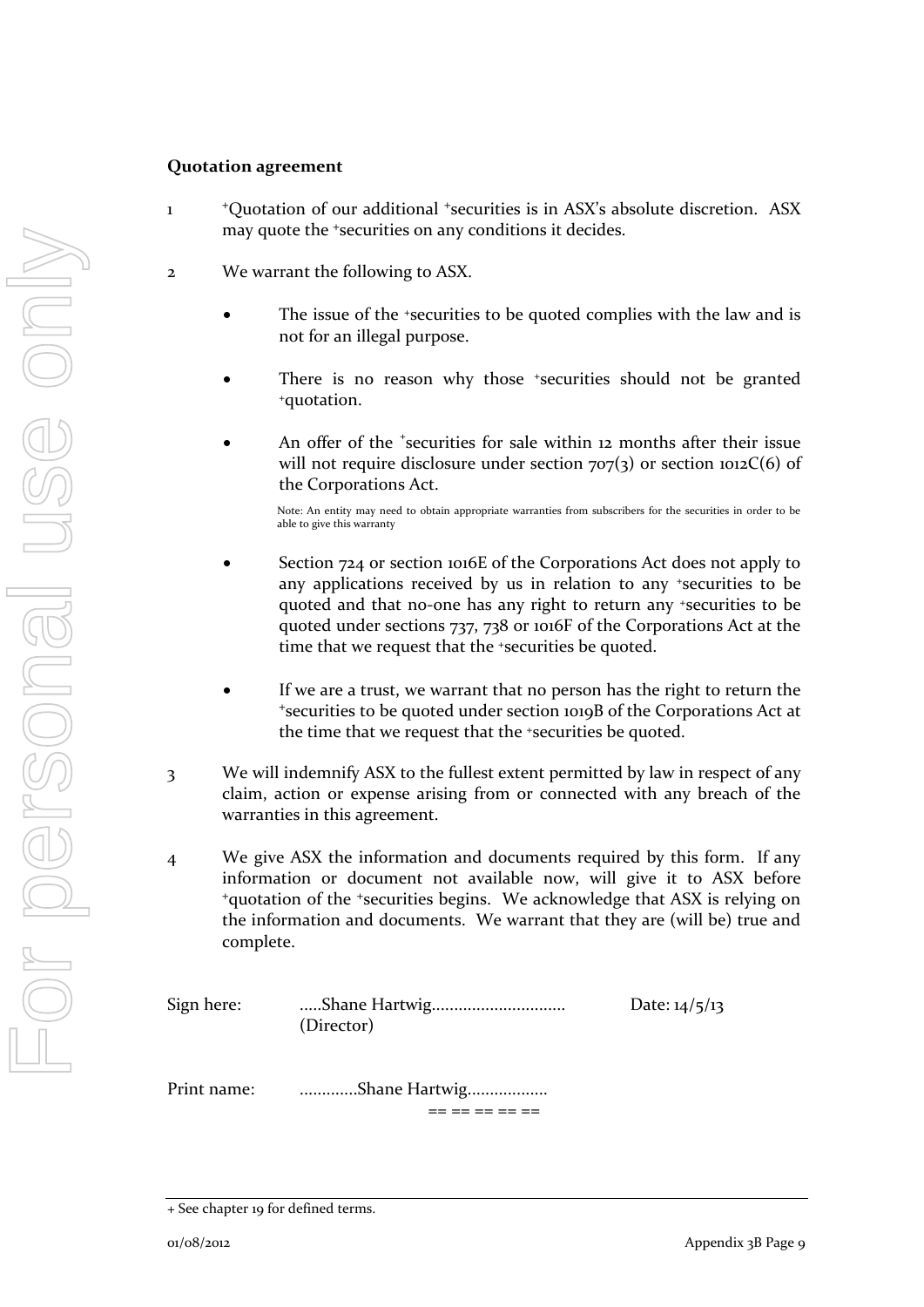# **Appendix 3B – Annexure 1**

## **Calculation of placement capacity under rule 7.1 and rule 7.1A for <sup>+</sup>eligible entities**

Introduced 01/08/12

**Part 1**

| Rule 7.1 - Issues exceeding 15% of capital                                                                                                                                                                                                                                                                                      |            |  |
|---------------------------------------------------------------------------------------------------------------------------------------------------------------------------------------------------------------------------------------------------------------------------------------------------------------------------------|------------|--|
| Step 1: Calculate "A", the base figure from which the placement<br>capacity is calculated                                                                                                                                                                                                                                       |            |  |
| <b>Insert</b> number of fully paid ordinary<br>securities on issue 12 months before date<br>of issue or agreement to issue                                                                                                                                                                                                      | 25,000,000 |  |
| Add the following:                                                                                                                                                                                                                                                                                                              |            |  |
| Number of fully paid ordinary securities<br>issued in that 12 month period under an<br>exception in rule 7.2                                                                                                                                                                                                                    | 2,500,000  |  |
| Number of fully paid ordinary securities<br>$\bullet$<br>issued in that 12 month period with<br>shareholder approval                                                                                                                                                                                                            | 45,416,667 |  |
| Number of partly paid ordinary securities<br>that became fully paid in that 12 month<br>period                                                                                                                                                                                                                                  | Nil        |  |
| Note:<br>Include only ordinary securities here -<br>other classes of equity securities cannot<br>be added<br>Include here (if applicable) the securities<br>the subject of the Appendix 3B to which<br>this form is annexed<br>It may be useful to set out issues of<br>securities on different dates as separate<br>line items |            |  |
| <b>Subtract</b> the number of fully paid ordinary<br>securities cancelled during that 12 month<br>period                                                                                                                                                                                                                        | Nil        |  |
| "А"                                                                                                                                                                                                                                                                                                                             | 72,916,667 |  |

<sup>+</sup> See chapter 19 for defined terms.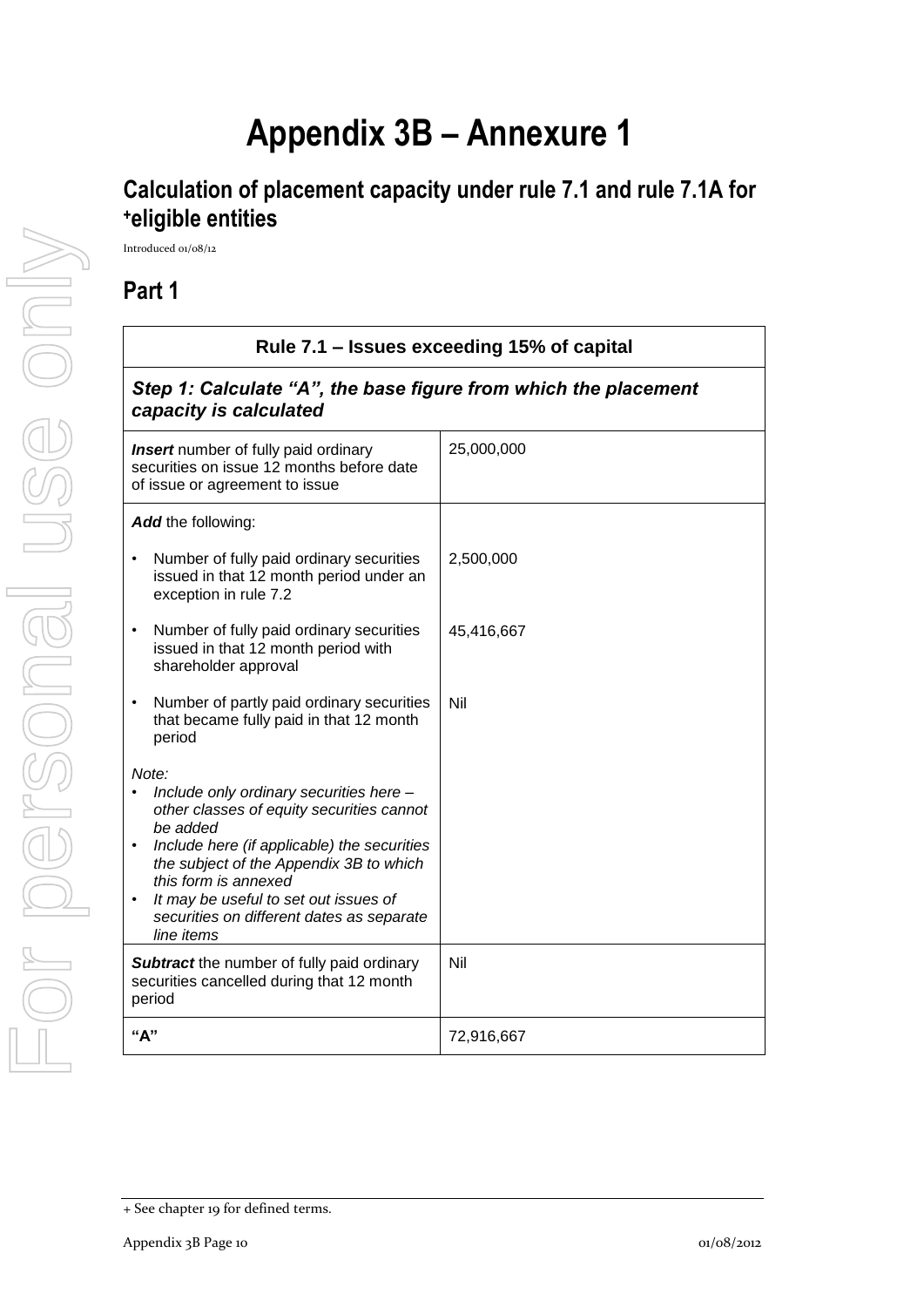| Step 2: Calculate 15% of "A"                                                                                                                                                                                                                                                                                                                                  |                                                                    |
|---------------------------------------------------------------------------------------------------------------------------------------------------------------------------------------------------------------------------------------------------------------------------------------------------------------------------------------------------------------|--------------------------------------------------------------------|
| "B"                                                                                                                                                                                                                                                                                                                                                           | 0.15                                                               |
|                                                                                                                                                                                                                                                                                                                                                               | [Note: this value cannot be changed]                               |
| Multiply "A" by 0.15                                                                                                                                                                                                                                                                                                                                          | 10,937,500                                                         |
| Step 3: Calculate "C", the amount of placement capacity under rule<br>7.1 that has already been used                                                                                                                                                                                                                                                          |                                                                    |
| <b>Insert</b> number of equity securities issued or<br>agreed to be issued in that 12 month period<br>not counting those issued:                                                                                                                                                                                                                              | 10,000,000                                                         |
| Under an exception in rule 7.2<br>٠                                                                                                                                                                                                                                                                                                                           |                                                                    |
| Under rule 7.1A<br>$\bullet$                                                                                                                                                                                                                                                                                                                                  |                                                                    |
| With security holder approval under rule<br>$\bullet$<br>7.1 or rule 7.4                                                                                                                                                                                                                                                                                      |                                                                    |
| Note:<br>This applies to equity securities, unless<br>specifically excluded - not just ordinary<br>securities<br>Include here (if applicable) the<br>$\bullet$<br>securities the subject of the Appendix<br>3B to which this form is annexed<br>It may be useful to set out issues of<br>$\bullet$<br>securities on different dates as separate<br>line items |                                                                    |
| "C"                                                                                                                                                                                                                                                                                                                                                           | 10,000,000                                                         |
| Step 4: Subtract "C" from ["A" x "B"] to calculate remaining<br>placement capacity under rule 7.1                                                                                                                                                                                                                                                             |                                                                    |
| "A" x 0.15                                                                                                                                                                                                                                                                                                                                                    | 10,937,500                                                         |
| Note: number must be same as shown in<br>Step <sub>2</sub>                                                                                                                                                                                                                                                                                                    |                                                                    |
| Subtract "C"                                                                                                                                                                                                                                                                                                                                                  | 10,000,000                                                         |
| Note: number must be same as shown in<br>Step 3                                                                                                                                                                                                                                                                                                               |                                                                    |
| <b>Total</b> ["A" $\times$ 0.15] – "C"                                                                                                                                                                                                                                                                                                                        | 937,500                                                            |
|                                                                                                                                                                                                                                                                                                                                                               | [Note: this is the remaining placement<br>capacity under rule 7.1] |

<sup>+</sup> See chapter 19 for defined terms.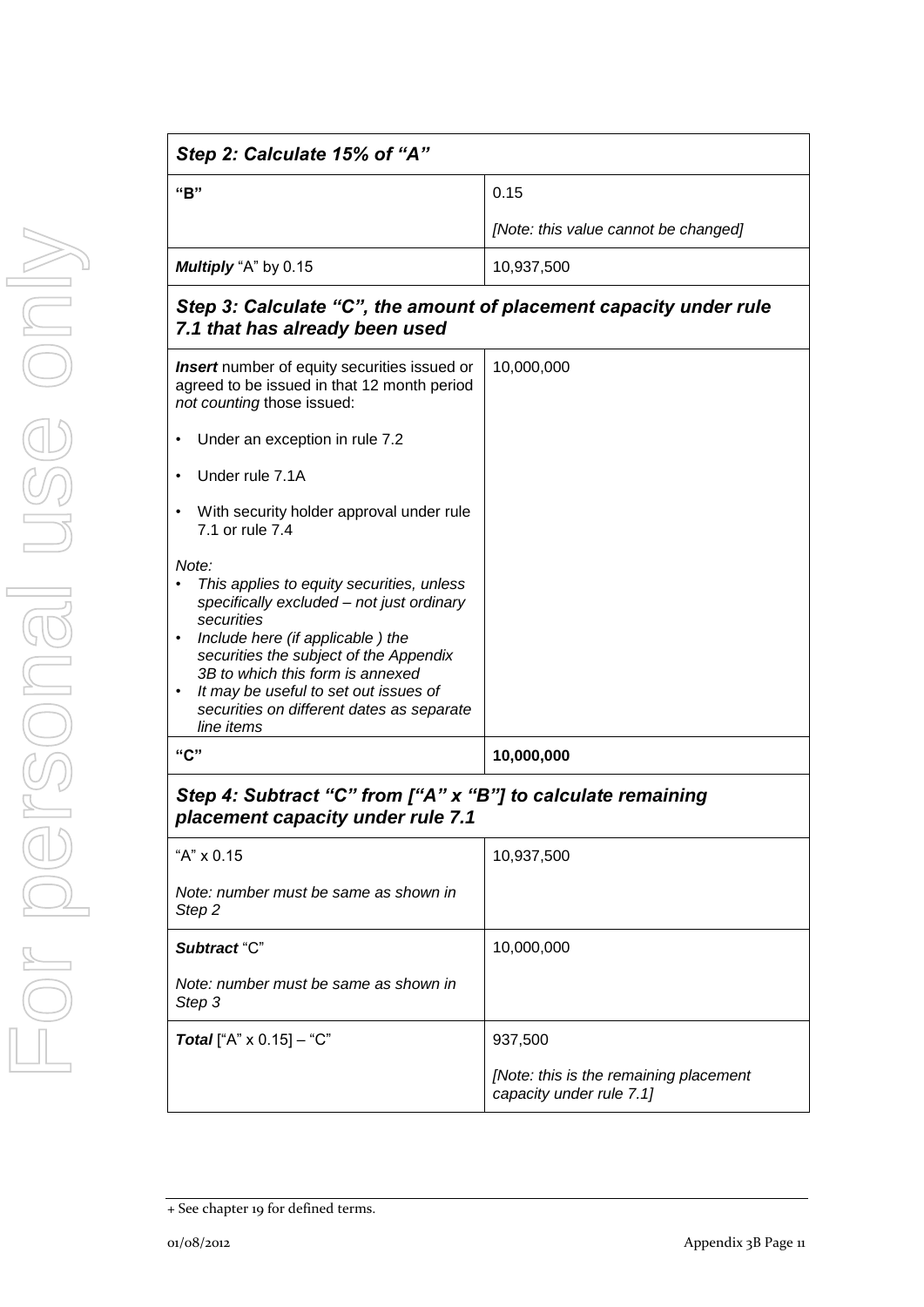## **Part 2**

| Rule 7.1A – Additional placement capacity for eligible entities                                                                                                                                                                                                                                                                                                                                                                                                                                              |                                    |  |
|--------------------------------------------------------------------------------------------------------------------------------------------------------------------------------------------------------------------------------------------------------------------------------------------------------------------------------------------------------------------------------------------------------------------------------------------------------------------------------------------------------------|------------------------------------|--|
| Step 1: Calculate "A", the base figure from which the placement<br>capacity is calculated                                                                                                                                                                                                                                                                                                                                                                                                                    |                                    |  |
| "A"                                                                                                                                                                                                                                                                                                                                                                                                                                                                                                          | 72,916,667                         |  |
| Note: number must be same as shown in<br>Step 1 of Part 1                                                                                                                                                                                                                                                                                                                                                                                                                                                    |                                    |  |
| Step 2: Calculate 10% of "A"                                                                                                                                                                                                                                                                                                                                                                                                                                                                                 |                                    |  |
| "D"<br>0.10                                                                                                                                                                                                                                                                                                                                                                                                                                                                                                  |                                    |  |
|                                                                                                                                                                                                                                                                                                                                                                                                                                                                                                              | Note: this value cannot be changed |  |
| Multiply "A" by 0.10                                                                                                                                                                                                                                                                                                                                                                                                                                                                                         | 7,291,667                          |  |
| Step 3: Calculate "E", the amount of placement capacity under rule<br>7.1A that has already been used                                                                                                                                                                                                                                                                                                                                                                                                        |                                    |  |
| Nil<br><b>Insert</b> number of equity securities issued or<br>agreed to be issued in that 12 month period<br>under rule 7.1A                                                                                                                                                                                                                                                                                                                                                                                 |                                    |  |
| Notes:<br>This applies to equity securities - not<br>just ordinary securities<br>Include here $-$ if applicable $-$ the<br>$\bullet$<br>securities the subject of the Appendix<br>3B to which this form is annexed<br>Do not include equity securities issued<br>under rule 7.1 (they must be dealt with<br>in Part 1), or for which specific security<br>holder approval has been obtained<br>It may be useful to set out issues of<br>$\bullet$<br>securities on different dates as separate<br>line items |                                    |  |
| "E"                                                                                                                                                                                                                                                                                                                                                                                                                                                                                                          | Nil                                |  |

<sup>+</sup> See chapter 19 for defined terms.